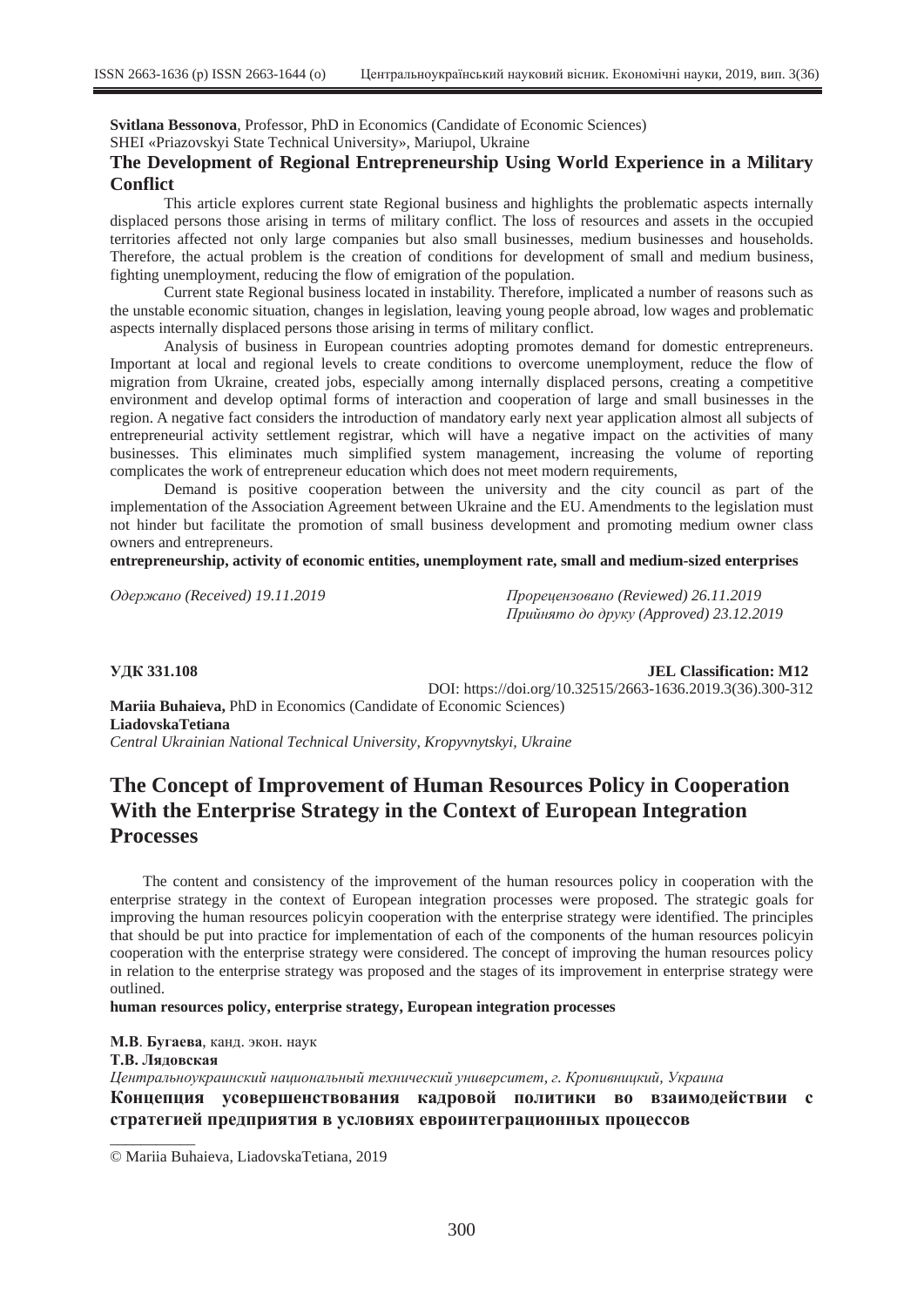Представлены содержание и последовательность совершенствования кадровой политики во взаимодействии со стратегией предприятия в условиях интеграционных процессов. Определены стратегические цели совершенствования кадровой политики во взаимодействии со стратегией предприятия. Рассмотрены принципы, которые следует применить на практике для реализации каждой из составляющих кадровой политики во взаимодействии со стратегией предприятия. Предложена концепция совершенствования калровой политики в отношении стратегии предприятия и намечены этапы ее совершенствования в стратегии деятельности предприятия.

**кадровая политика, стратегия предприятия, процессы европейской интеграции** 

**Statement of the problem.** For the functioning of enterprises of different industries and areas of activity, the problem of creating an effective human resources policy in the conditions of competitive relations and European integration processes of Ukraine, is especially important. It is caused by the changing role and importance of labor resources, their gradual integration into the world community, the nature of their attitude to work and the conditions of workforce sale, as well as the zoom of labor migration.

The main objective of an effective human resources policy is to ensure the optimal balance of the processes of restoration and preservation of the numerical and qualitative composition of personnel in its development in accordance with the needs of the enterprise, the requirements of the current legislation and the state of the modern labor market in the context of rapid European integration in the changing socio-economic situation and exacerbation of competitiveness issues.

Therefore, one of the most important factors of efficiency and competitiveness of the enterprise in the context of European integration of the Ukrainian economy is the ensuring high quality of human resources.

At the same time, the practice of work of the Ukrainian personnel services has shown that they do not pay enough attention to the study and implementation of progressive experience in the implementation of areas of improvement of human resources policy in the context of European integration processes.

Therefore, there is a need to create the mechanisms for improving human resources policy at the level of individual enterprises and at the state level. Thus, the creation and effective implementation of these mechanisms will become the principal factor for achieving business success and superiority in the competitiveness of national enterprises in the context of European integration processes.

**Analysis of recent researches and publications.** Many scientific works of domestic scientists are devoted to the research of the problem of human resources policy as a complex social phenomenon (Balabanova L.V. [1], Bohynia D.P. [2], Hrishnova O.A. [2], Kolot A.M. [3], Onykiienko V.V. [7], Saienko M. [9] and others). However, in the conditions of modern dynamic transformations of the Ukrainian economy in the European integration processes, the new features and conceptual directions of improvement of human resources policy begin to appear in cooperation with the enterprise strategy in the context of European integration processes and these processes are requiring for deep study. In particular, the issues of forming and implementing the mechanism of improving of human resource policy at the micro level are unexplored for or the purpose of economic development of enterprises and the state as a whole in the context of European integration processes.

**Statement of the objective.** The purpose of the article is to develop the concept of improvement of the human resources policy of the enterprise in cooperation with the enterprise strategy in the context of European integration processes in Ukraine.

**The main material.** The solution of high-quality staffing of socio-political and socioeconomic spheres of life activity in Ukraine becomes one of the priority tasks in the conditions of market transformation and entry of the Ukrainian economy into the open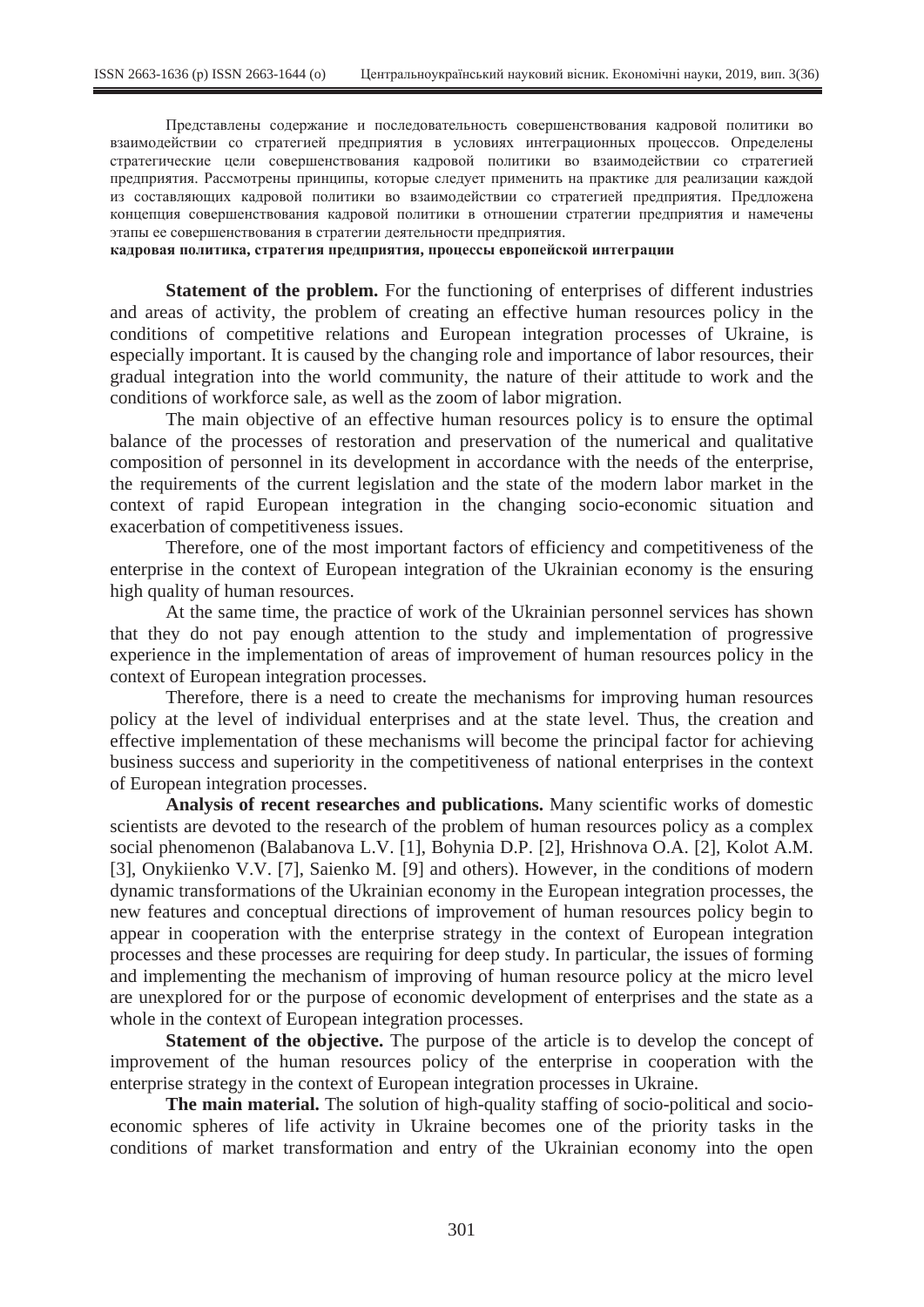European space. The human resources policy has the important value for the enterprises of different industries and forms of ownership. The modern enterprise cannot be competitive and achieves strategic goals in the context of European integration processes without professionally trained, rationally placed and effectively managed employees.

In the current conditions of development of the national economy of Ukraine in the context of European integration processes, in the state personnel policy, it is urgent to solve such priority tasks as:

1) in the direction of training:

 forecasting the need for training of skilled workers and specialists with higher education in all spheres of the Ukrainian economy;

 forming and providing the implementation of the state contract for the training of skilled workers and specialists with higher education in accordance with the state-determined socio-economic development priorities;

 developing a national system for assessing the quality of education; - optimization of state standards of higher education;

- creation of a modern methodology for developing state standards of vocational education;

 development of state standards for new working professions, updating of existing state standards;

- raising the prestige of working professions;

 reforming the system of vocational, higher and postgraduate education in order to ensure quality education;

 establishment of interaction between the state and business entities to create a modern system of training skilled workers, engineering and service workers;

 elaboration of the mechanism of the state guarantee of employment and career growth after graduation;

- improving the legislation to simplify the conditions and procedures for licensing educational services to ensure prompt response of educational institutions to the needs of the labor market;

2) in the direction of advanced training and retraining:

- reforming the system of professional development and retraining of personnel on the basis of modernization of forms and methods of training taking into account the specifics of the branch or sphere of management;

 reorientation of the system of advanced training to the providing of specialized knowledge, the formation of skills necessary for the performance of work in a particular profession, position;

 formation of the harmonized system of evaluation of the acquired knowledge, skills and competences based on the results of training, retraining and advanced training in accordance with the requirements necessary for the performance of work in a particular profession, position, as well as the formation of the system of evaluation during the selection of specialists;

- introduction of a system of continuous professional training of personnel;

3) in the direction of state regulation of professional activity:

- detinization of the labor market:

 review of qualification characteristics in terms of defining the knowledge, skills, values and personal qualities of employees that are necessary for the tasks in the respective position;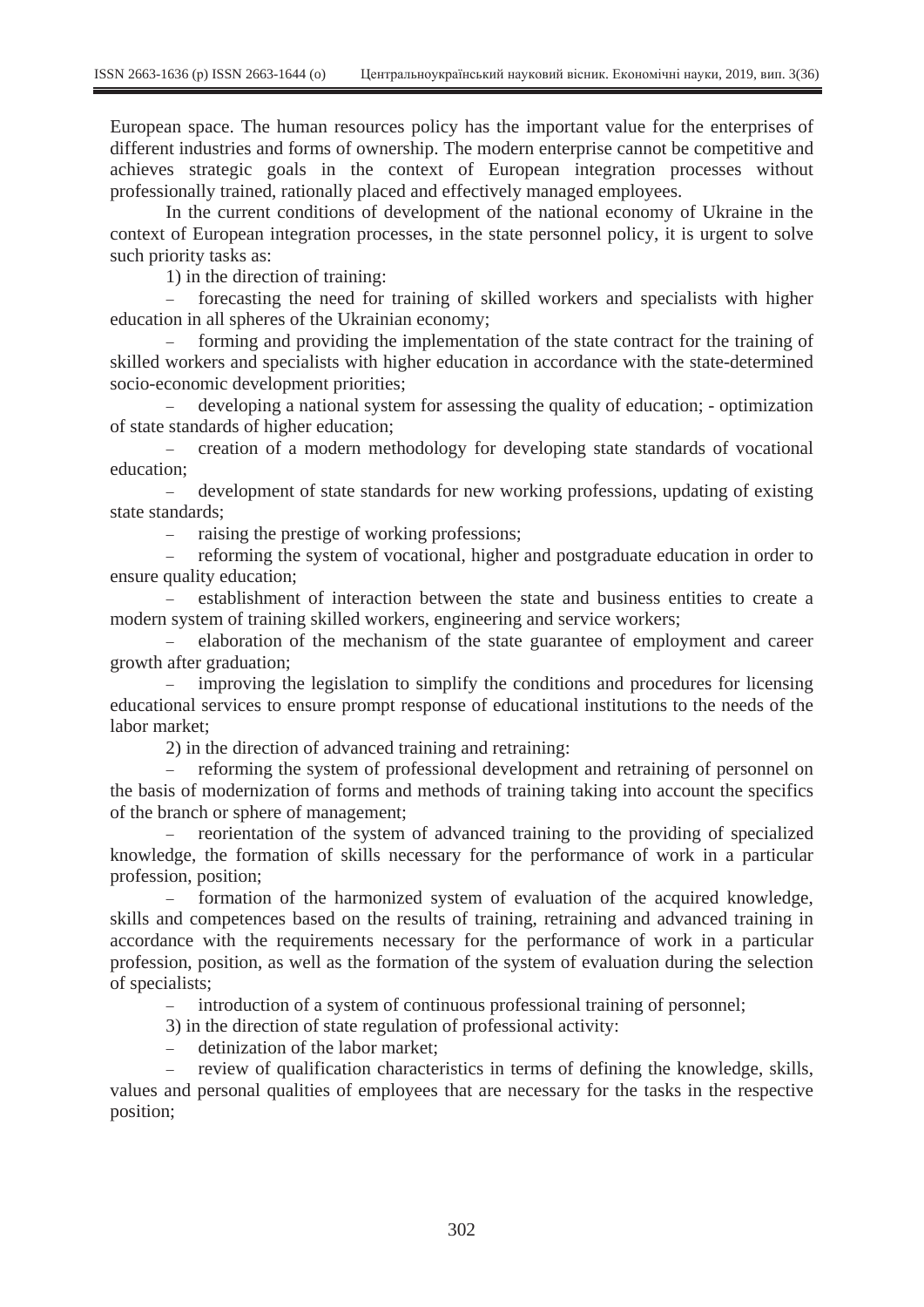- supporting the career advancement of employees to ensure that their level of personal development is constantly studied in order to prepare proposals for career development opportunities and additional training;

 creating the mechanism for professional adaptation of newly recruited workers in the workplace by implementing a mentoring system;

 introduction of periodic evaluation of the results of the professional activity of employees;

improving the mechanism of competitive selection for positions;

 improvement of the remuneration system taking into account the content and volume of work performed, its complexity, level of responsibility and personal contribution of the employee to the overall results of work;

 creation of the unified system for evaluating and stimulating the work of civil servants and officials of local self-government;

 overcoming the existing imbalance in the remuneration of workers of higher and lower categories;

4) in the direction of social protection of workers:

 creation of an effective, realistically operating system of social protection of the population against social risks and threats;

 ensuring the growth of real wages, adherence to state guarantees of wages, preventing the setting of wages for employees below the subsistence minimum;

overcoming negative trends in arrears of wages;

reforming the social insurance system;

 development of social protection measures, in particular, to ensure employment of persons of pre-retirement age;

developing an effective preferential lending mechanism for home purchase;

 creating conditions for the development of social infrastructure at enterprises, institutions, organizations of all forms of ownership;

guaranteeing safe working conditions in the production and non-production areas;

gender equality;

 creating the right conditions for women to combine professional and family responsibilities;

5) in the direction of ensuring employment of the population:

- guaranteed providing of youth with the first work place;

 formation of the population's ability for labor mobility, acquiring new knowledge, skills and skills in accordance with the requirements of innovative tendencies of economic development;

efficient use of labor resources in the regions;

 introduction of the mechanisms of efficient redistribution of labor force between labor-deprived and disadvantaged regions;

 improvement of the existing system of public employment service taking into account the best world experience of labor exchanges and employment centers;

 prevention of illegal employment of the population, reduction of migration flows abroad;

 development of mechanisms for social adaptation of persons who have served their sentence in the form of restriction of liberty or imprisonment for a certain term, by involving them in socially useful work within one month from the day of release;

dissemination of the practice of holding regional job fairs;

6) in the direction of personnel services modernization:

reorganization of personnel services;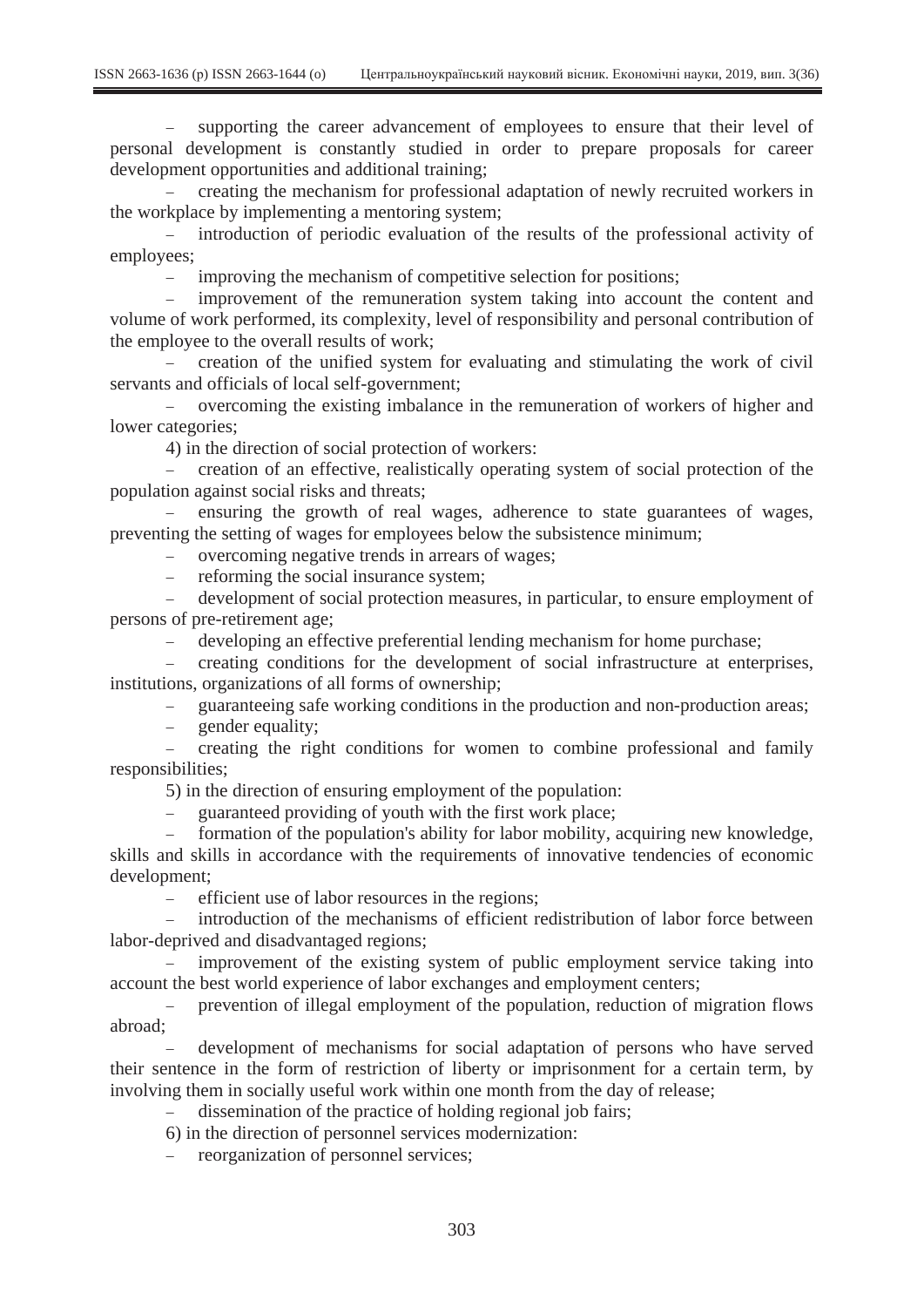the assignment to the services of personnel of functions for the selection, recruitment, improvement of their skills and career;

 developing the system of measures for analytical and information technology support of personnel management processes;

introduction of e-government technologies;

 improvement of the system of professional training of personnel management specialists.

In the general sense, human resource policy is a system of rules and norms, aspirations and restrictions in the relationship of staff and the enterprise, which are followed by employees in the internal and external environment.

There are many different points of view regarding the definition of "human resources policy". For example, Krushelnytska O.V. and Melnychuk D.P. aver that: "Human resources policy is a set of principles, methods, forms of organizational mechanism for the formation, reproduction, development and use of staff, creating optimal working conditions, motivation and stimulation" [4]. Maslov E.V. defines this concept as "the main area of work with personnel, a set of principles implemented by the personnel service of the enterprise" [5].

According to Sahakyan A.K., "… human resources policy is a system of goals, principles and forms, methods and criteria for working with personnel, and this provision applies to the entire staff, to the entire staff of employees, which is managed" [8].

In our opinion, taking into account the existing views in the scientific literature, human resources policy is the set of principles, methods, and forms of organizational mechanism for the formation, reproduction, development and use of personnel, creation of optimal working conditions, its motivation and stimulation.

According to European experts human resources policy at the enterprise of the future should be based on the following principles [6]: (1) full trust to the employee and giving him maximum independence; (2) not the finances, but the person and his initiative must be at the center of economic management; (3) the result of the enterprise activity is determined by the degree of cohesion of the team; (4) maximum delegation of employee management functions; (5) the need to develop employee motivation.

We need to consider the process of human resources policy formation in national enterprises in the context of European integration processes. Thus, in the part of successful functioning organizations there is a documented idea of the human resource policy of the enterprise, personnel processes, measures and norms of their implementation.

We are confident that if business owners are really interested in making personnel policy consciously, then they have to take a number of steps to design it according to the enterprise strategy. The first step is rationing. The main purpose is to align the principles and goals of work with the personnel, with the principles and goals of the organization as a whole, strategy and stage of its development. At this stage, it is necessary to analyze the corporate culture, strategy and the stage of development of the enterprise, to predict possible changes, to specify the image of the desired employee, the ways of its formation and the purpose of work with the staff. The second step is programming. The main goal is the development of programs, ways to achieve the goals of staffing, specified in the light of today's conditions and possible changes in the situation. It is necessary to build the system of procedures and measures for the achievement of goals, personnel technologies, which are enshrined in documents, forms, as well as taking into account both the current state and possible changes. The third step is staff monitoring. Its purpose is to develop procedures for diagnosing and forecasting staffing situations. It is necessary to identify indicators of the state of human resources, to develop the program of continuous diagnostics and the mechanism for the development of specific measures for the development and use of knowledge, skills and skills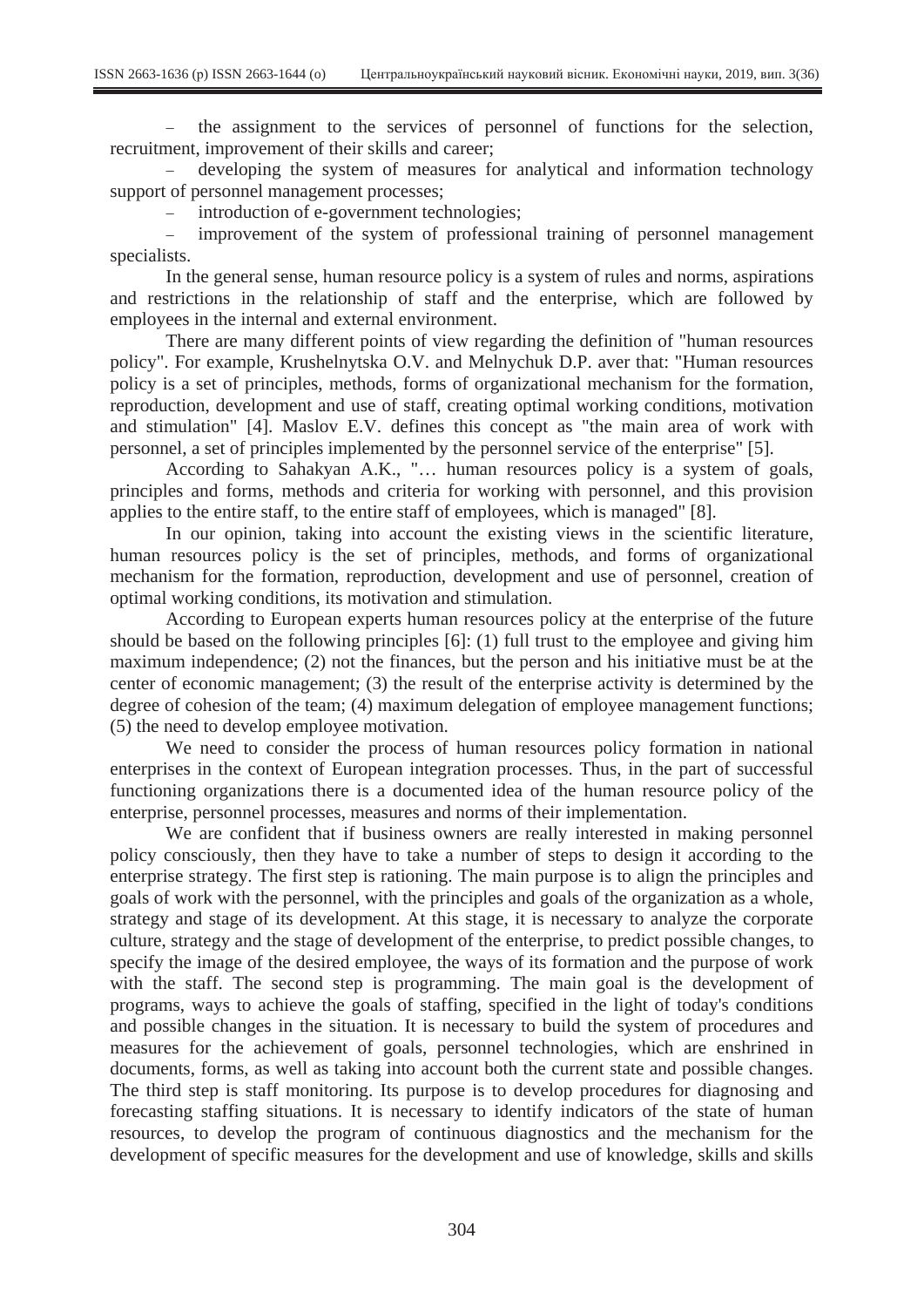of staff. It is advisable to evaluate the effectiveness of personnel programs and develop a methodology for their evaluation.

The human resources policy of the enterprise must be reflected in the following documents: the charter of the enterprise, the philosophy of the enterprise, the collective agreement, the provisions on personnel certification, the employee's contract. It is implemented in a system of approaches, principles and methods, measures, norms, traditions, customs, in the culture of the enterprise as a whole and other elements that determine the relationships of subjects within the organization and are used in the management of their behavior.

The purpose of our study requires the identification and specification of directions of improvement of human resource policy with the enterprise strategy in the context of European integration processes. In the context of this goal, we define a set of directions for improvement of human resource policy, as a system of plans and norms, organizational, administrative, social, economic and other measures for solving personnel problems and meeting the needs of the enterprise in personnel.

The human resources management policy is developed on the basis of the enterprise strategy and principles of personnel management. These are the basic directions, forms, methods and criteria of work with the personnel aimed at increasing the efficiency of its use and achievement of the strategic goals of the enterprise.

The human resources policy in the enterprise strategy is based on the laws of the whole policy, its directions and tasks and are determined by organizational goals and its implementation is ensured through the implementation of a whole set of personnel technologies through organizational and economic mechanism of human resources management.

We define the main features of the nature and role of the human resources policy in cooperation with the enterprise strategy:

1. The human resources policy reflects the main intentions of the management to formulate personnel and its characteristics, in some way determined by the overall strategy of the company and aims to harmonize the components of personnel policy and principles of strategy implementation.

2. First of all, the general line of the human resources policy is determined by the strategic interests of the enterprise.

3. The human resources policy is designed to harmonize the interests of social groups of the enterprise, to direct their activity to productive business interaction, to reduce the likelihood of destructive confrontation.

4. The attitude of the members of the enterprise to the general line of the human resource policy may be varied and express full support (identity), some support (loyalty), subordination (conformism), rejection or opposition, which in some way causes a corrective influence on the course of the enterprise development strategy.

5. The management of the enterprise develops its own position on the primary and secondary sphere of realization of political interests, which ultimately determines the orientation of the general line of personnel work in the strategy of the enterprise.

We define the strategic goals of improving the human resources policy in cooperation with the enterprise strategy (Figure 1).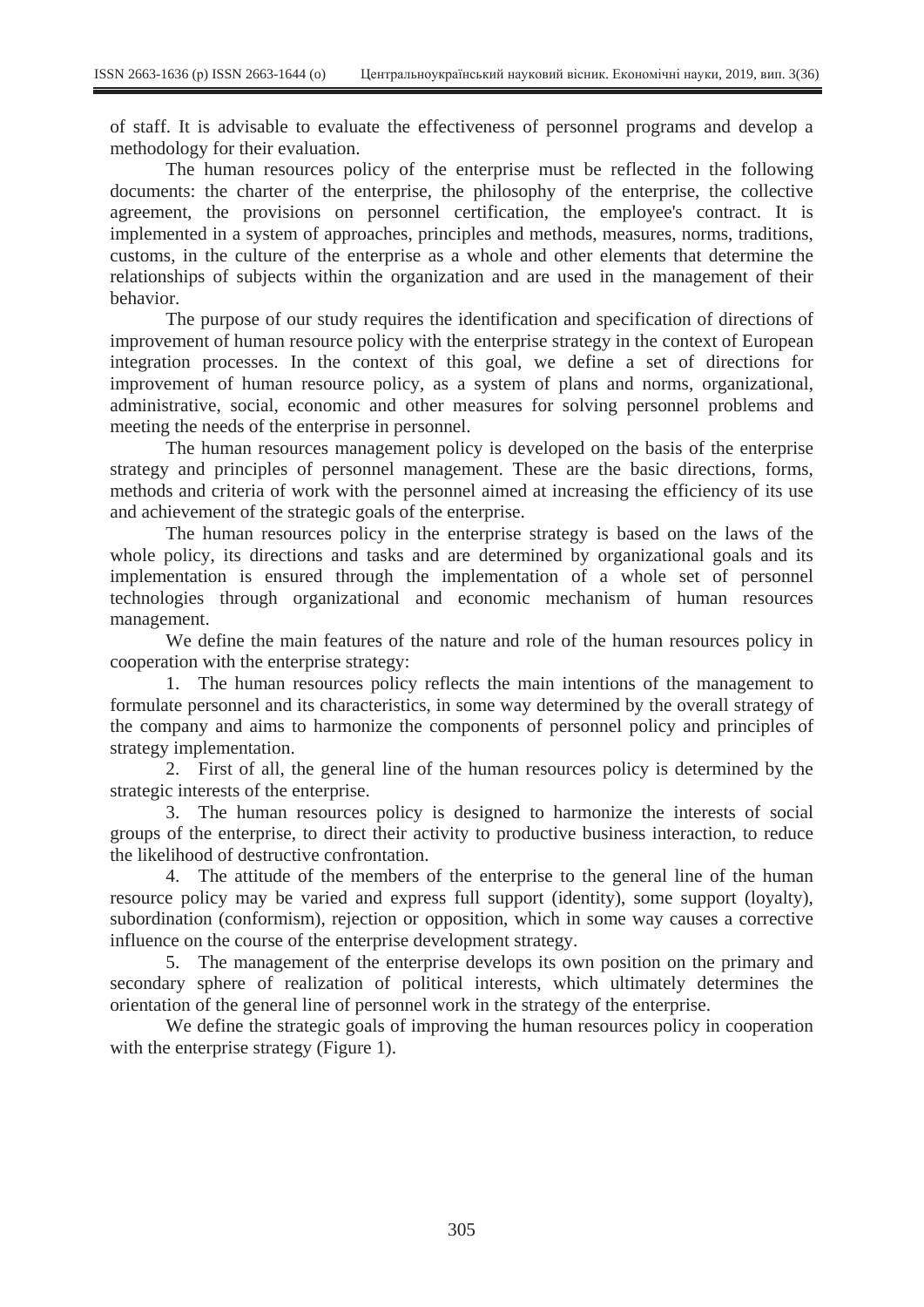

Figure 1 – The strategic goals of improving the human resources policy in cooperation with the enterprise strategy

*Source: developed by the authors.* 

The implementation of the human resources policy as an integral part of the enterprise strategy should be directed to the productivity of work at the individual workplace, productivity of collective work (divisions, departments, enterprises in general) and to take into account creativity, rationalization, experience, dedication to the philosophy of the enterprise. Life satisfaction is an important component that reflects the employee's personal assessment of well-being and quality of life and is based on subjectively chosen criteria.

In our opinion, the components of the human resources policy in the context of the enterprise strategy in the context of its improvement directions should take into account its orientation towards creating the preconditions for raising living standards. It contributes to improving the well-being of employees and the competitiveness of the enterprise. The human resources policy should combine the interests of employees with the strategic mission of the enterprise and the strategy of enterprise development.

The important component of the human resources policy is the "adaptation of workers", and it promotes the effective use of the work potential of the individual, increase social and professional mobility, plays a significant role in preparing the employee for work.

Personnel assessment is a component of personnel policy, which involves research and disclosure of employees' labor potential, quality and efficiency of their work, latent reserves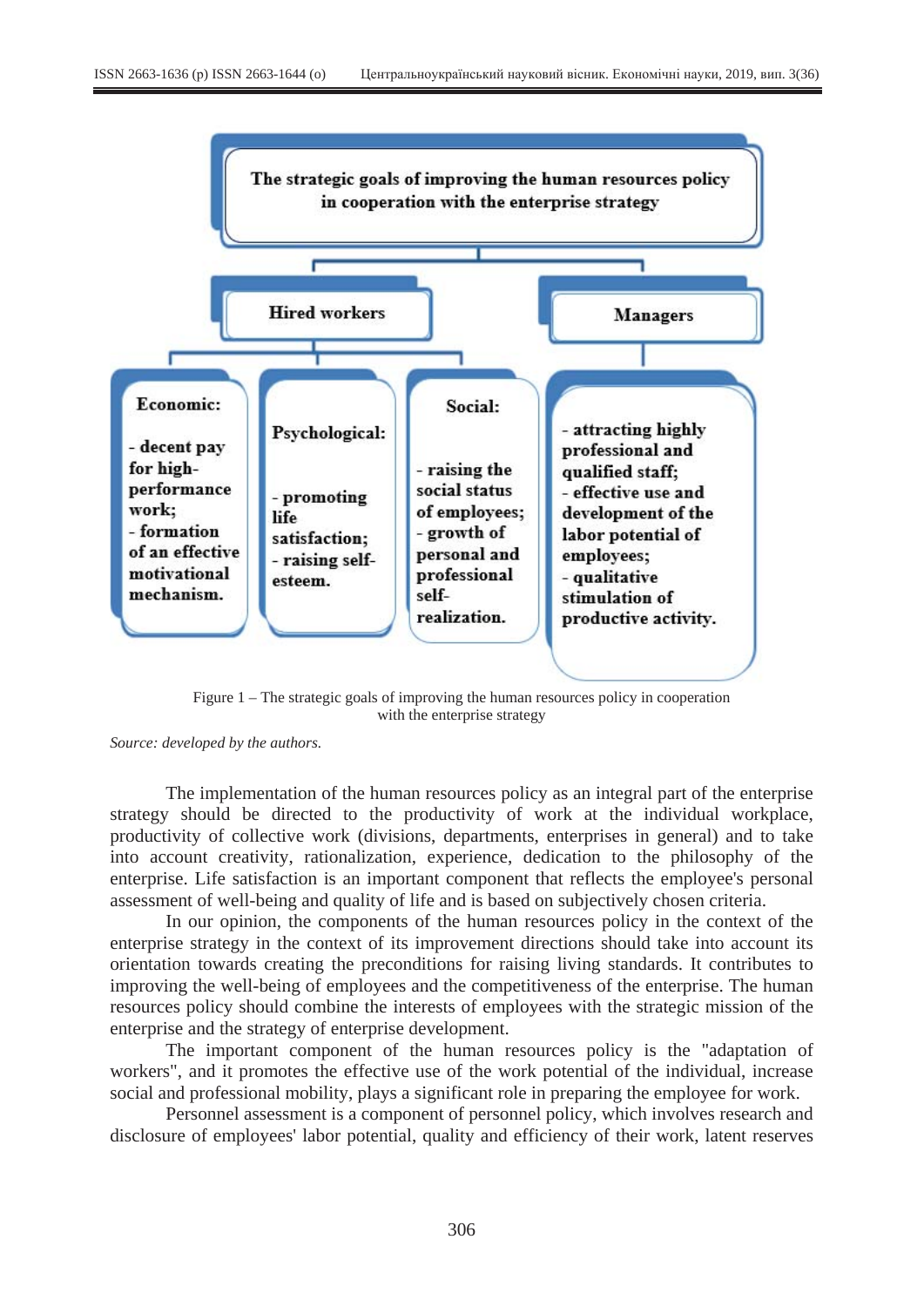of productivity enhancement, identification of unused competencies, reasons and opportunities for their effective use.

Motivation and pay implies the effectiveness of total compensation, the formation of a motivational mechanism of effective labor, progressive forms and systems of pay, an effective system of benefits, rewards for initiative and innovation at work, job creation in order to satisfy employees' internal motivation.

Personnel reserve and career management is an integral part of the personnel policy that emphasizes the management of the value characteristics of employees at different levels of careers, the formation of leadership qualities of employees and leaders of different levels of management.

Personnel development as a component of personnel policy provides for the formation of competitive advantages of employees by providing professional, social and personal development, training for new professions when it may be necessary.

The implementation of each of the components of the human resources policy in cooperation with the enterprise strategy implies the implementation of certain principles, which are presented in table 1.

| Table $1$ – The harmonization of the components of the human resources policy in |  |  |  |  |
|----------------------------------------------------------------------------------|--|--|--|--|
| cooperation with the enterprise strategy                                         |  |  |  |  |

| The components of the                | <b>Principles</b>                                                          | <b>Characteristic of the principle</b>                                                                                                                           |  |  |
|--------------------------------------|----------------------------------------------------------------------------|------------------------------------------------------------------------------------------------------------------------------------------------------------------|--|--|
| human resources<br>policy            |                                                                            |                                                                                                                                                                  |  |  |
| <b>Formation of the</b><br>personnel | The harmonization of<br>individual employee<br>goals with company<br>goals | The need for a compromise<br>between administration and<br>employees, taking into account the<br>interests of both participants in<br>social and labor relations |  |  |
|                                      | The principle of<br>professional competence                                | The need for a level of<br>professional knowledge in<br>accordance with the requirements<br>of the work position                                                 |  |  |
|                                      | The principle of<br>individuality                                          | The presence of individual<br>qualities of the employee to do<br>certain functions                                                                               |  |  |
| <b>Personnel</b><br>adaptation       | The principle of<br>psychological and<br>professional mobility             | Creating conditions for the<br>employee to adapt to the workplace<br>and labor collective                                                                        |  |  |
| <b>Personnel</b><br>evaluation       | The principle of selection<br>of evaluation indicators                     | The need to create the system<br>of metrics, including goal, criteria,<br>and frequency of evaluation                                                            |  |  |
|                                      | The principle of<br>evaluating the<br>performance of tasks                 | The need to evaluate the<br>results of the activity by certain<br>criteria                                                                                       |  |  |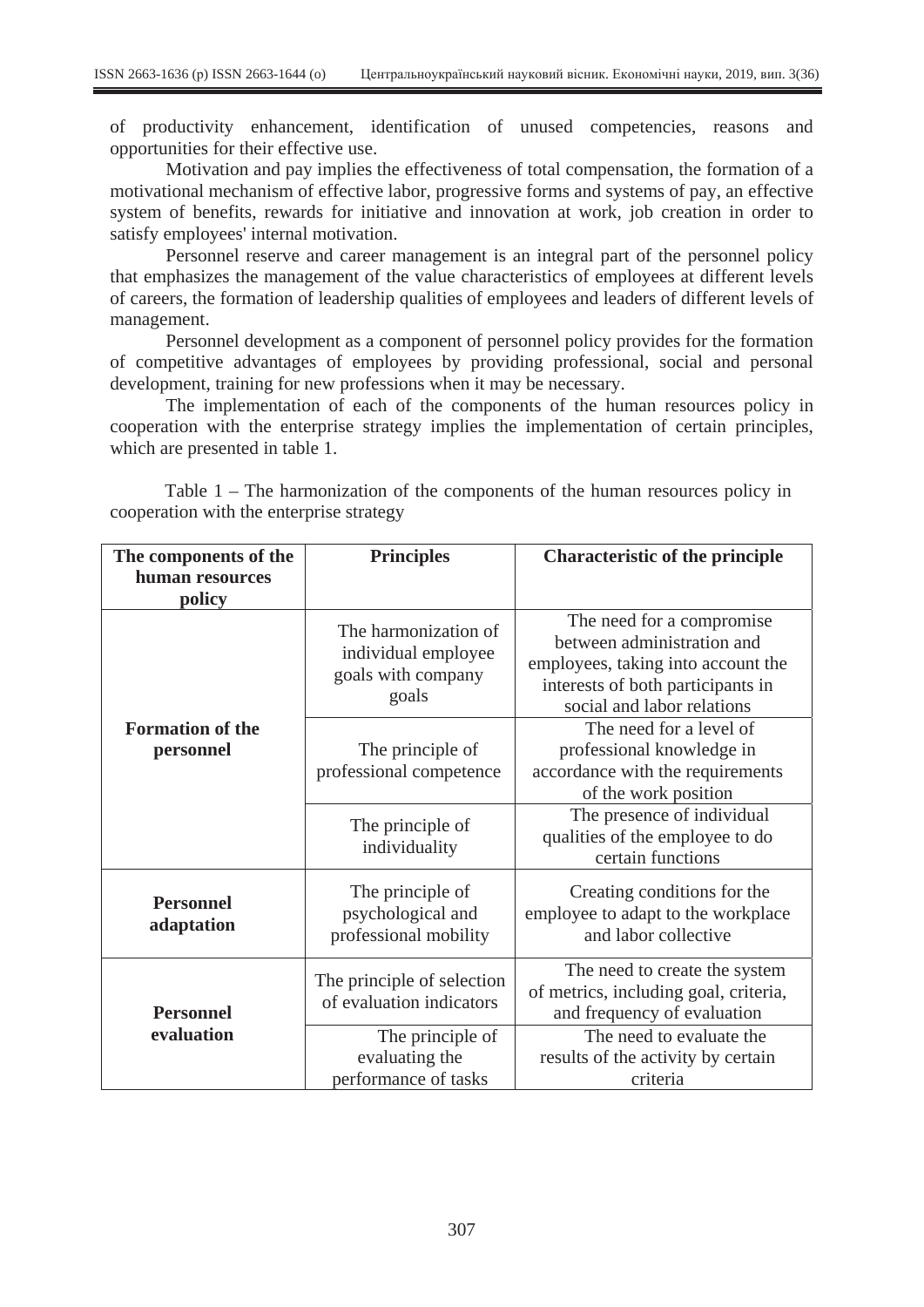|                                                   | The principle of<br>compliance with the<br>remuneration of the<br>quantity and quality of<br>work | The availability of decent pay<br>at the expense of effective salary-<br>organizing indicators                            |  |  |
|---------------------------------------------------|---------------------------------------------------------------------------------------------------|---------------------------------------------------------------------------------------------------------------------------|--|--|
| <b>Motivation and pay</b>                         | The principle of a<br>proportionate mix of<br>incentives and<br>sanctions                         | The need for specific<br>descriptions of tasks,<br>responsibilities and metrics                                           |  |  |
|                                                   | The principle of<br>motivation                                                                    | The need to identify the<br>motivational factors that affect the<br>effective completion of tasks and<br>responsibilities |  |  |
| <b>Manage reserve and</b><br>career opportunities | The principle of<br>competitiveness                                                               | The need to select candidates<br>on a competitive basis                                                                   |  |  |
|                                                   | The principle of rotation                                                                         | Planned change of positions<br>according to the change of<br>professional level of employees                              |  |  |
|                                                   | The principle of<br>individual training                                                           | Preparation of reserve for<br>specific positions in individual<br>training programs                                       |  |  |
| <b>Staff development</b>                          | The principle of<br>development                                                                   | The need for periodic training<br>in accordance with the individual<br>development strategy of the<br>employee            |  |  |
|                                                   | The principle of self-<br>development                                                             | Independent development of<br>professional qualities by employees                                                         |  |  |

*Source: developed by the authors.* 

Thus, we propose the concept of improving of human resources policy in cooperation with the enterprise strategy (Figure 2).

Therefore, the concept of improvement of the human resources policy in cooperation with the enterprise strategy should be closely connected with the strategy of development of the enterprise, and its structural elements should be sufficiently flexible. This means that it must, on the one hand, be stable, because it is the stability of certain employee expectations and, on the other, that it is dynamic, that is, adjusted according to changes in the strategic orientations of the production and economic situation in the enterprise.

At the same time, it is important that the implementation of the human resources policy will have consistent, up-front, and pre-emptive character, will be innovative, but not conjectural.

The functions of the human resources policy as an integral part of the enterprise strategy are: planning, organization, motivation, control and regulation of personnel activities. In our opinion, directing personnel policy to achieve the strategic goals of the enterprise requires efficient planning of personnel in the current conditions of the European integration processes, since it depends on the future labor potential of the enterprise and the motivation that creates the motivational mechanism for efficient work.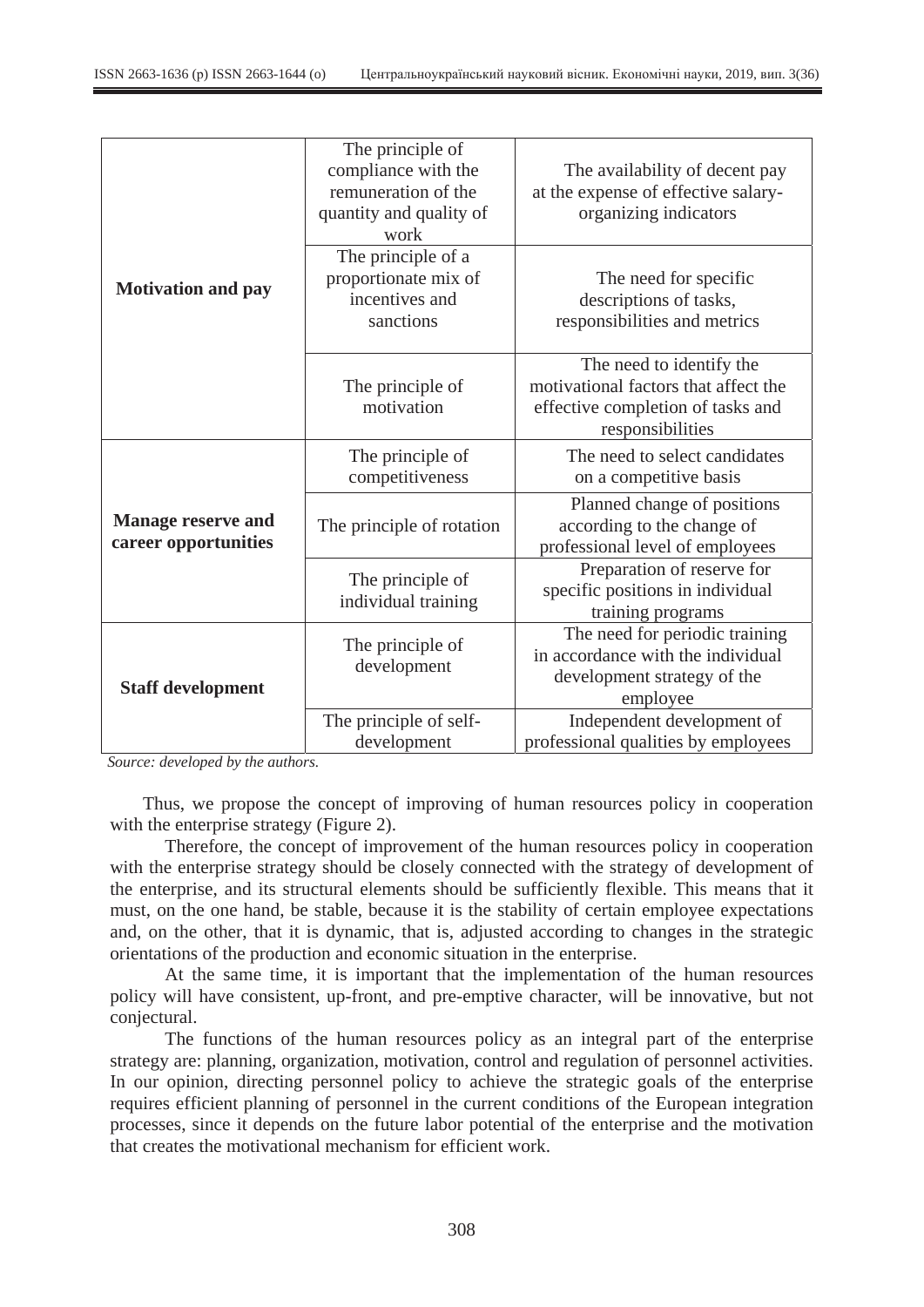

Figure 2 – Structural elements of the concept of human resources policy in cooperation with the enterprise strategy

*Source: developed by the authors.* 

The improvement of the human resources policy in cooperation with the enterprise strategy in the context of European integration processes has the following stages (Figure 3).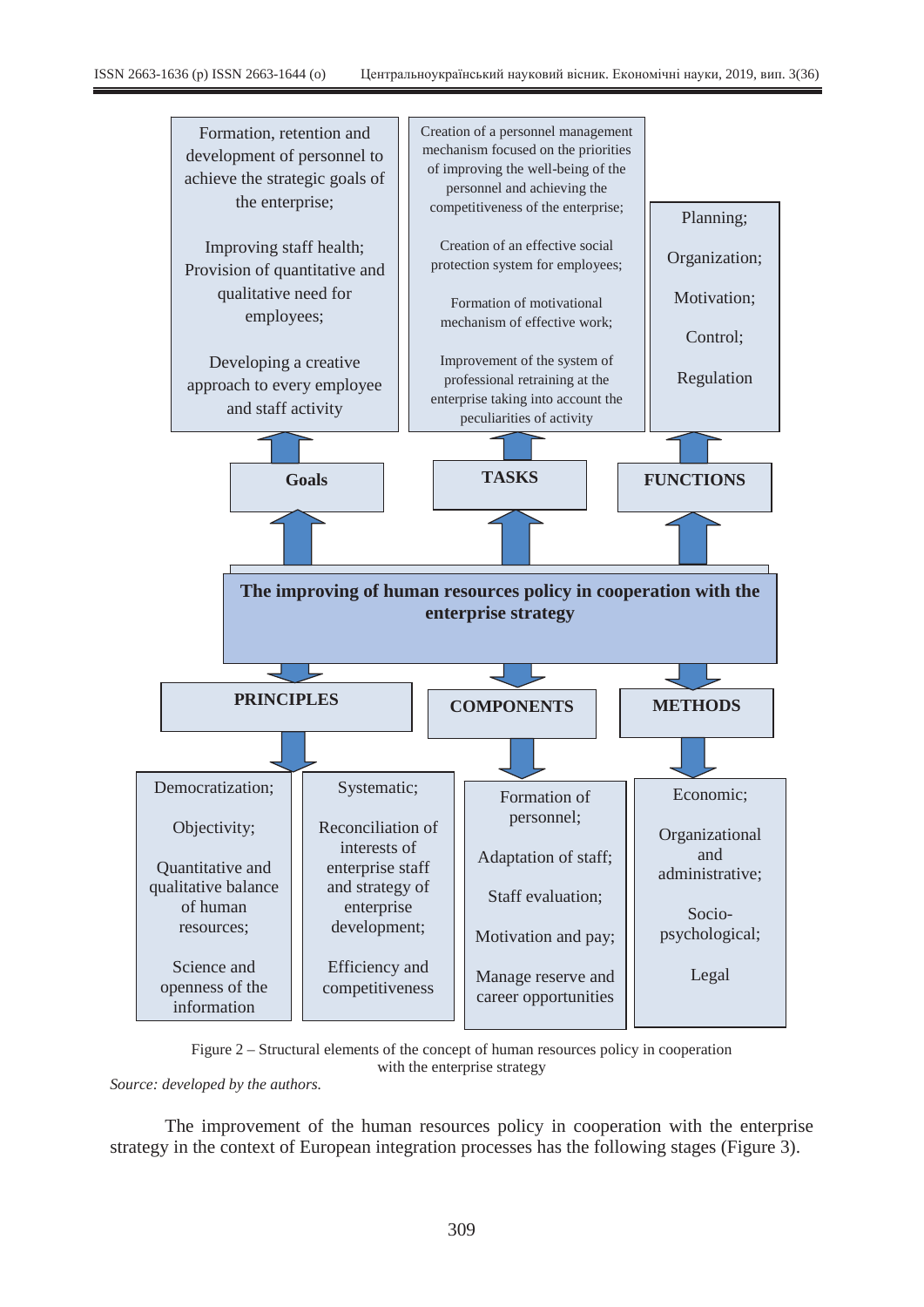



*Source: developed by the authors.* 

The important issue of personnel management is monitoring the influence of external and internal factors on the human resources policy ay the enterprise in the current conditions of scarcity of resources. Its goals and objectives are aimed at achieving the compliance of the enterprise development strategy and solving the problems of improving the well-being and satisfaction of employees.

In our opinion, the implementation of such tasks requires constant monitoring of the state and structure of human resources, the study of trends in its changes, the level of security of enterprise resources, the relationship between individual categories of staff, the analysis of indicators of satisfaction with pay and working conditions in the enterprise.

Such monitoring should be carried out in all departments and subdivisions of the enterprise, and its results should become the main information base for determining the need for personnel in order to improve the human resources policy in the enterprise strategy.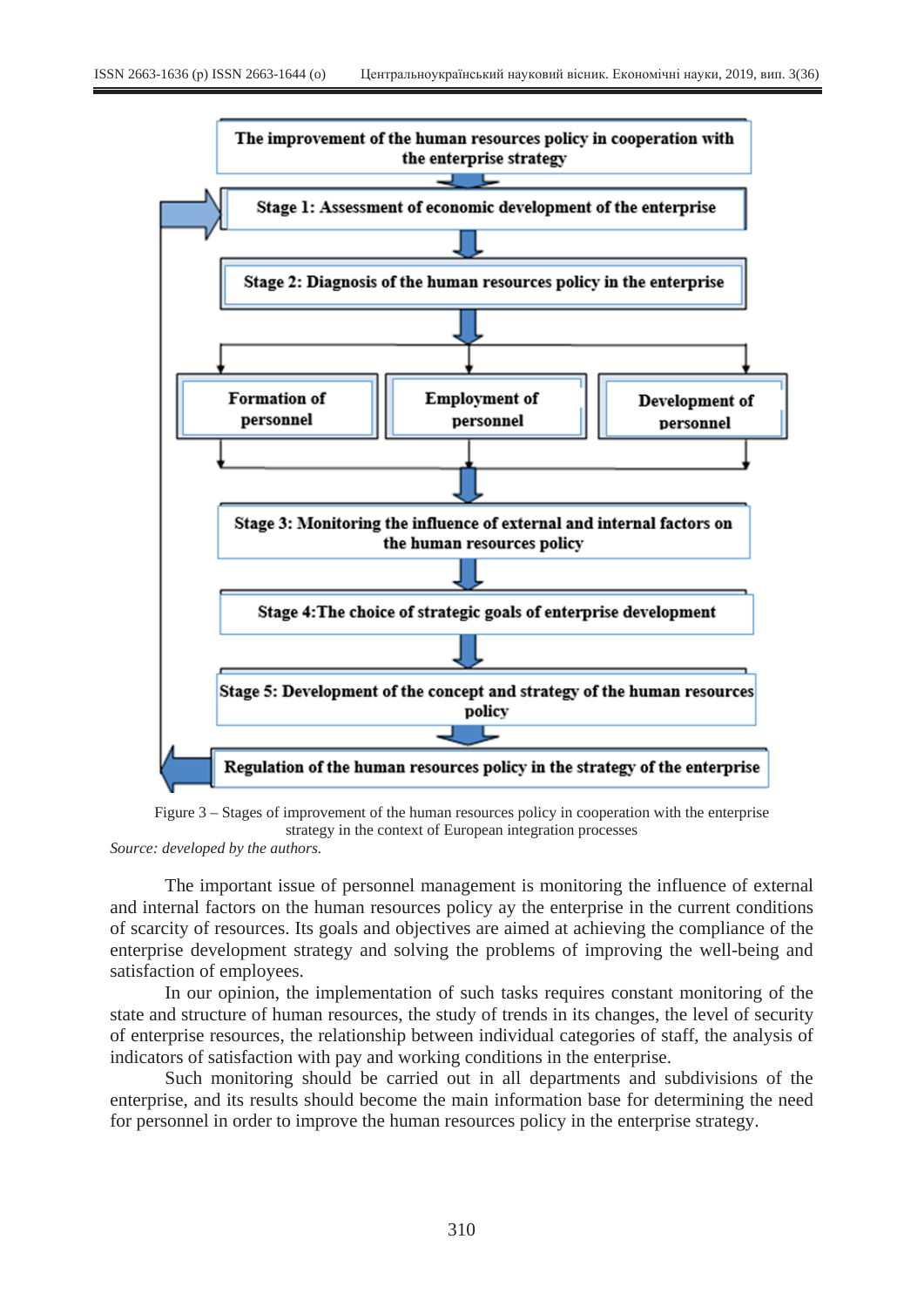Thus, the improvement of the human resources policy depends significantly on the influence of factors of the external and internal environment, its structural elements and methods, principles, as well as the effectiveness of the concept of improvement of the human resources policy in cooperation with the enterprise strategy.

**Conclusions and prospects for further researches.** Taking into account certain components of the paradigm, the strategy of improving the personnel policy of Ukrainian enterprises should take into account the external and internal factors of its formation, interrelations with the competencies of employees, and determine the measures of implementation of the directions of personnel policy modernization to ensure the development of the enterprise and the industry as a whole

Therefore, the main purpose of the strategy for improving of the human resources policy is timely ensuring the optimal balance of manning, staff retention, its development in accordance with the needs of the enterprise in the current European integration conditions, the requirements of the current legislation and the state of the national labor market. And the mechanism of implementation of such human resources policy should be the system of plans, norms and standards, organizational, administrative and social measures aimed for solving personnel problems and meeting the needs of the organization in staff.

In our opinion, the prospects for further researches will be developing the strategy for improving the personnel policy of national enterprises to ensure their qualitative development in the context of European integration processes with coordination of measures of personnel policy at microlevels and directions of the state personnel policy of Ukraine.

# Список літератури

- 1. Балабанова Л.В., Сардак О.В. Управління персоналом: Навчальний посібник. Київ: ВД «Професіонал», 2006. 512 с.
- 2. Богиня Д.П., Грішнова О.А. Основи економіки праці: Навчальний посібник. К.: Знання-прес, 2000. 313 c.
- 3. Колот А.М. Мотивація персоналу: Підручник. Вид.2-ге, без змін. К.: КНЕУ, 2006. 340 с.
- 4. Крушельницька О. В., Мельничук Д. П. Управління персоналом: Навч. посіб. К: «Кондор», 2003. 357 c.
- 5. Маслов Е.В. Управление персоналом предприятия: Учебн. пособ. / Под ред. П. В. Шеметова. М.: ИНФРА-М, 2000. 356 с.
- 6. Мордовии С. К. Управление персоналом: современнаяроссийская практика. СПб.: Питер, 2003. 184 c.
- 7. Онікієнко В.В. Методологія регулювання попиту і пропозиції робочої сили. Зайнятість та ринок *праці: Міжвід. наук. зб.* 2002. Вип.18. С. 7-14.
- 8. Саакян А.К., Зайцев Г.Г., Лашманоеа Н.В., Дягилева Н.В. Управление персоналом в организации: учеб. пособие. СПб. : Питер, 2001. 356 с.
- 9. Саєнко М., Палюх М. Трудовий потенціал як складна соціально-економічна система. Наукові *ɡɚɩɢɫɤɢ Ɍɟɪɧɨɩ. ɧɚɰ. ɩɟɞ. ɭɧ–ɬɭ ɿɦ. ȼ. Ƚɧɚɬɸɤɚ. ɋɟɪ.: ȿɤɨɧɨɦɿɤɚ*. 2001. ȼɢɩ.38. ɋ.137–143.
- 10. Стратегія державної кадрової політики України на 2012-2020 роки. URL : http://zakon2.rada.gov.ua/laws/show/45/2012#n7

# References

- 1. Balabanova, L.V., & Sardak, O.V. (2006). *Upravlinnia personalom: Navchal'nyj posibnyk [Personnel Management: A Tutorial].*Kyiv: VD «Profesional» [in Ukrainian].
- 2. Bohynia, D.P., & Hrishnova, O.A. (2000). *Osnovy ekonomiky pratsi: Navchal'nyj posibnyk [Fundamentals of labor economics: A textbook.].* K.:Znannia– pres [in Ukrainian].
- 3. Kolot, A.M. (2006). *Staff motivation: Textbook.* (2d ed.). K.:KNEU
- 4. Krushel'nyts'ka, O. V., & Mel'nychuk, D. P. (2003). *Upravlinnia personalom [Personnel Management].* K: «Kondor» [in Ukrainian].
- 5. Maslov, E.V. (2000). *Human Resources Management: A TrainingManual.* P.V. Shemetova *(Ed.).* M.: INFRA-M.